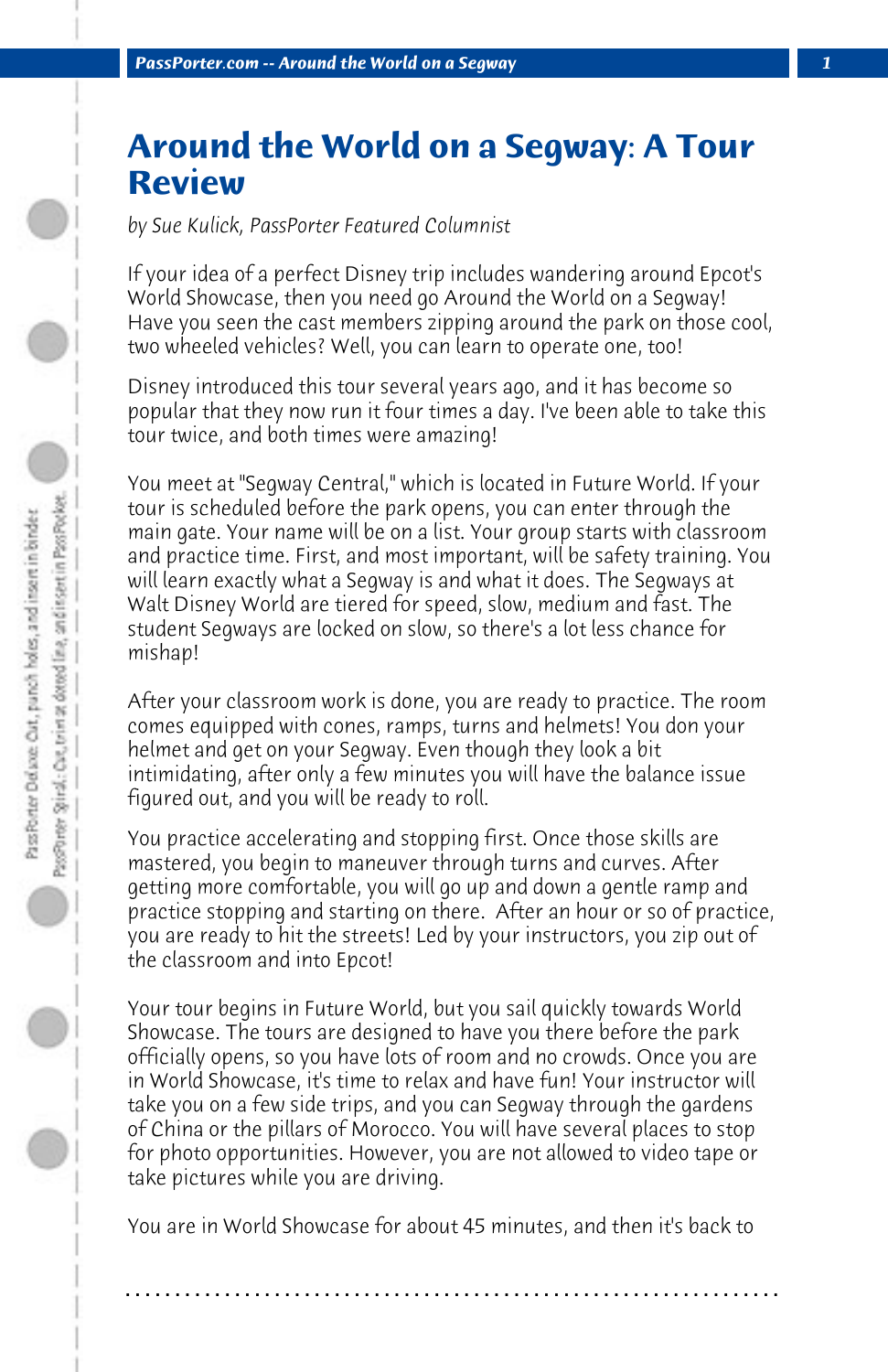Segway Central for the wrap-up. You park your Segway, give back your helmet and get a special memento of your tour. For the less intrepid, Disney introduced a tour called "Simply Segway." This is a one hour class that teaches you the basics of a Segway and includes mostly indoor riding time. If the class is not crowded, you may get some outside riding time. This is a great way to get your feet wet with the Segway for a lower price!

Around the World on a Segway tours cost \$95, and discounts are available to Disney Visa holders, AAA members, DVC members and Annual Passholders. Tours meet at 7:45, 8:30, 9:00 and 9:30 am. Arrive 15 minutes early for your tour, and report to Guest Relations. I would suggest wearing sturdy shoes or sneakers (no flip-flops). You will need to get to Epcot and park admission is required. The weight limit is 250 lbs, and due to safety concerns, pregnant women and persons with special needs may not participate. Minimum age is 16, and children who are 16 and 17 must have a parent or guardian with them to sign the waiver.

The Simply Segway tours are a Disney bargain at \$35. Discounts are also available for this tour. Tours meet daily at 11:30 am. The limit for this tour is 15 individuals, and all the same restrictions as above apply.

We had a blast on our Segway tour! In what can only be called a truly Disney Magical Moment, we were greeted in Italy by a true cast of characters: Mickey, Minnie, Goofy, Pluto, Suzie, and Perla. They were headed out for a day of work at the parks, but they stopped to take some amazing pictures with our group. It was a memory I will always treasure!

You can book these tours by calling 407-WDW-TOUR. They tend to book up during peak times, so try to reserve well in advance, but in less popular times, you may be able to get a reservation the day before. Also, if you decide when you arrive that you are not comfortable on a Segway and the tour is not for you, Disney is very accommodating and gives you a full refund. Book one today for your next trip, and be ready to see the World from a totally unique viewpoint!

*About The Author: Sue Kulick is a resident of the Pocono Mountains and an avid Disney fan. She and her husband, Steve, live in a log home with their Golden Retrievers, Cody and Belle and their cat Tigger.*

**. . . . . . . . . . . . . . . . . . . . . . . . . . . . . . . . . . . . . . . . . . . . . . . . . . . . . . . . . . . . . . . . . .**

*Article last updated: 05-13-2010*

*View the latest version online at:*